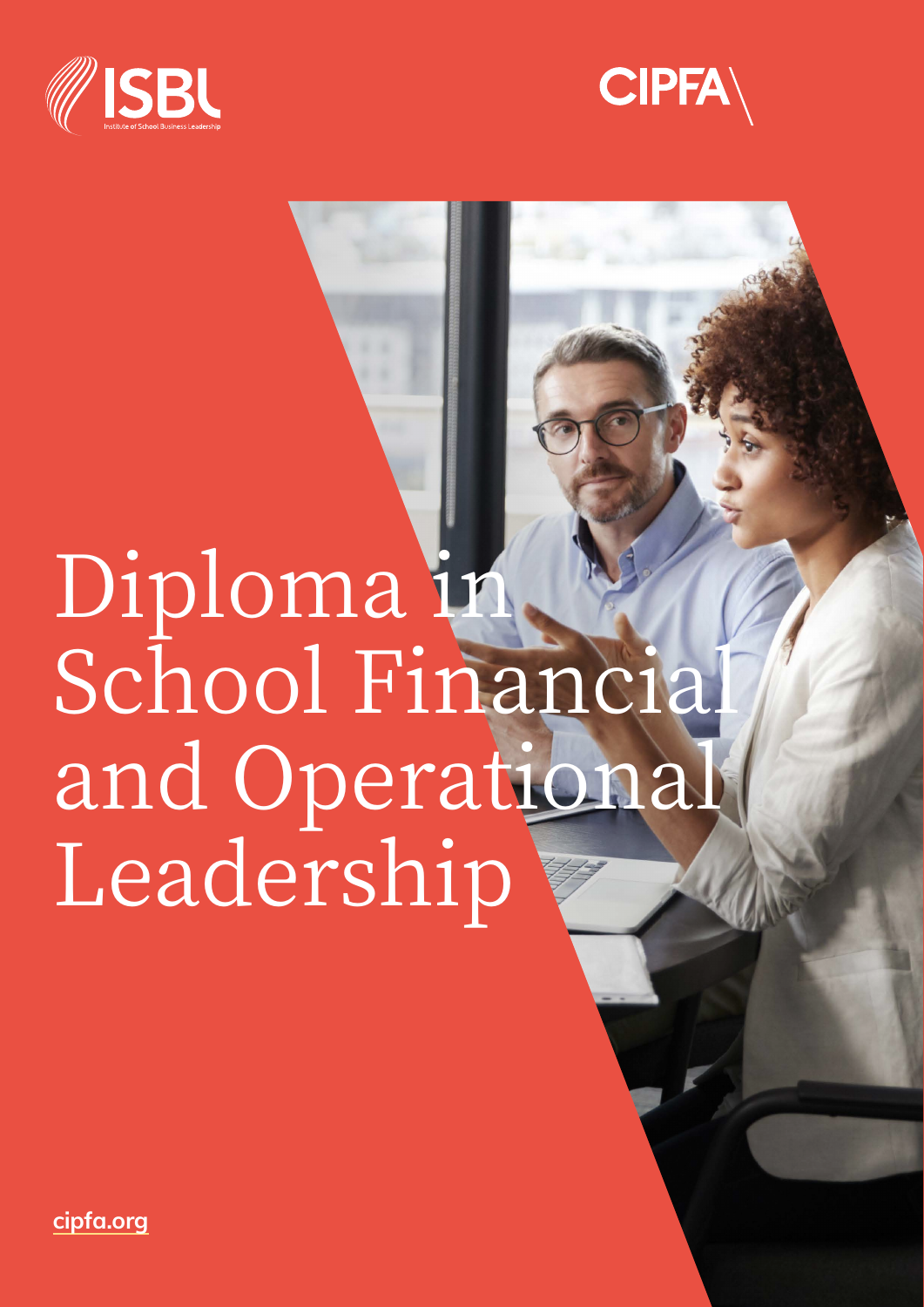## About the course

School business leaders provide critical support and operational leadership to School CEO's, Headteachers and Senior Leadership Teams – of which they will often be a part.

The evolving educational landscape has changed the offer from Local Authorities, and as a result school business management professionals have become even more important, especially in Academies and Multi Academy Trusts (MATs). This means that school leadership teams increasingly need to include a Chief Finance/Operations Officer or similar role to oversee (amongst other things) finance, corporate governance, risk management and strategic procurement.

In response, the Chartered Institute of Public Finance and Accountancy (CIPFA) and The Institute of School Business Leadership (ISBL) have worked in partnership to develop the Diploma in School Financial and Operational Leadership, offering high-quality training for school business management professionals.

The Diploma has been mapped by CIPFA as broadly equivalent to a level seven (post-graduate) qualification in relation to degree of challenge.

#### **Programme focus**

The programme aims to ensure that resources and expertise are deployed in the most effective and efficient way, to deliver optimum learning outcomes for all children and the delivery of a world-class education system.

It takes into account past qualifications and provides a flexible blend of e-learning, workbooks and face-to-face sessions to enable participants to develop their skills in:

- Financial management and reporting
- The education funding environment
- Writing business cases and taking investment decisions
- Governance, accountability and assurance
- Procurement and contract management
- Liaising with, and providing information to, internal and external auditors.

This training recognises the government's commitment to public sector efficiency and value for money. ISBL is working with the Department for Education in its drive for a selfimproving educational system, which is capable of developing and managing organisational structures.

#### **Who is the course aimed at?**

The programme is aimed at School Business Professionals (SBPs) - individuals who are current or aspiring Chief Finance Officers (CFO) or Chief Operating Officers (COO) in schools and academies.

Programme participants could be currently working inside or outside education, with different paths through the programme available for different past skill sets and experiences. Those working in education could be from: Local Authority maintained schools, independent Academies and MATs or independent schools.

#### **What you are required to commit to**

To gain the accredited qualification, participants must successfully complete nine modules across three stages. Exemptions are available for qualified accountants and those who have completed relevant, previous qualifications - see page 4 for details.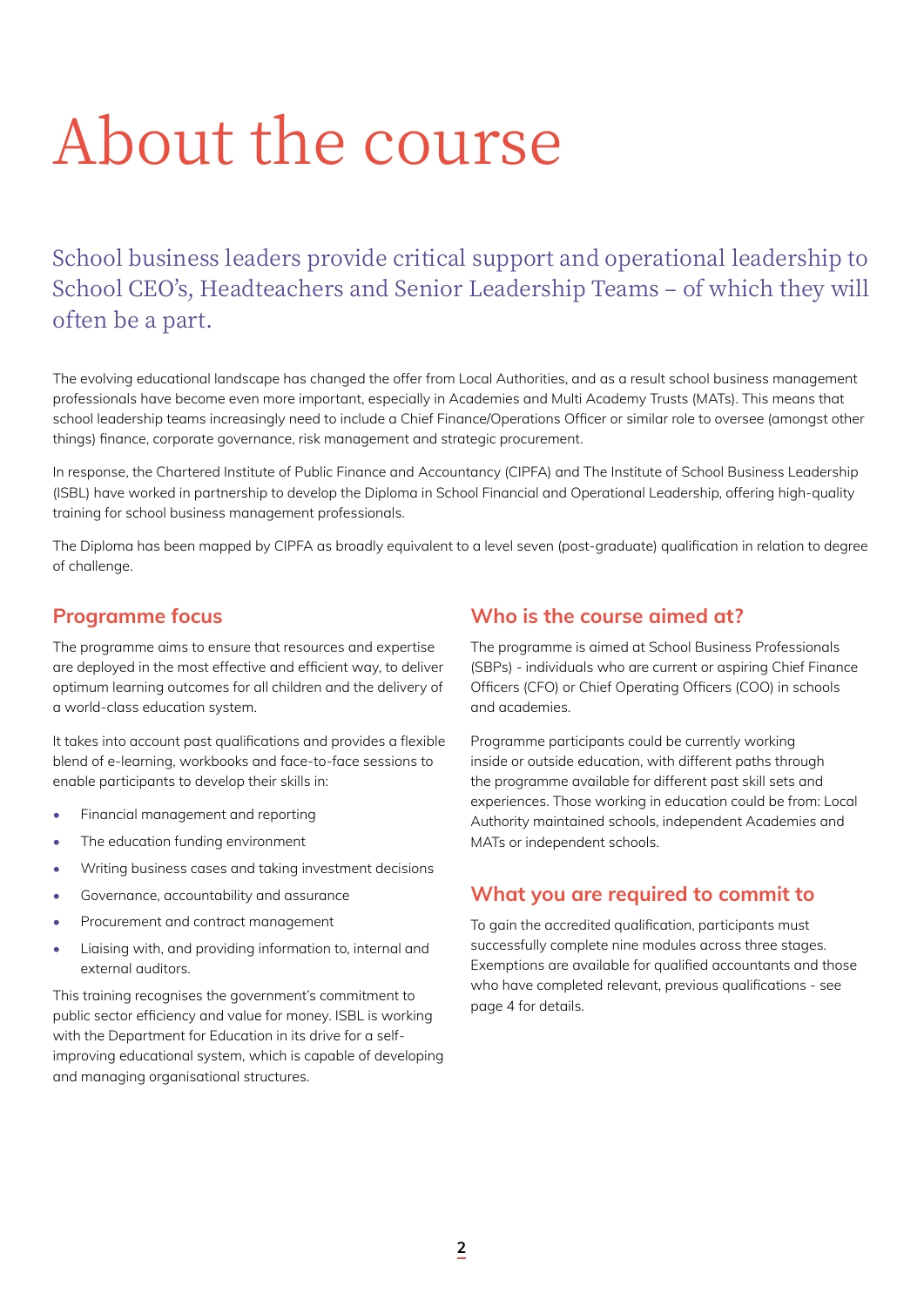#### **Two routes to accreditation**

There are two routes to accreditation – the Full Programme, which is open to all and the Practitioner Programme, which is for those who already hold a recognised accountancy qualification or the legacy Level 4 CIPFA/ISBL Diploma in Financial Skills. The duration, content and cost is dependent on previous qualifications.

| <b>Full programme</b>     |                       | <b>Practitioner programme</b> |                 |  |
|---------------------------|-----------------------|-------------------------------|-----------------|--|
| <b>Foundation Stage</b>   | Module 1              |                               |                 |  |
| <b>Intermediate Stage</b> | Modules 2, 3, 4, 5, 6 | <b>Intermediate Stage</b>     | Modules 2, 6    |  |
| <b>Practitioner Stage</b> | Modules 7, 8, 9       | <b>Practitioner Stage</b>     | Modules 7, 8, 9 |  |

#### **Full Programme**

Anyone taking the Full Programme will need to undertake all three stages of nine modules.

- The Foundation Stage covers module 1 and will provide participants with basic skills and knowledge about academy finance and operations, allowing them to undertake the second and third stages of the programme with confidence.
- The Intermediate Stage builds on this knowledge and covers modules 2, 3, 4, 5 and 6. It explores complex issues around the finance and operations of academies and school structures.
- The programme culminates with the Practitioner Stage (see below) and covers modules 7, 8, and 9.

#### **Practitioner Programme**

Anyone who is a qualified accountant or who has achieved the legacy Level 4 CIPFA/ISBL Diploma in Financial Skills can opt for this route.

Participants will start at the Intermediate Stage and undertake two modules (2 and 6).

All participants have to undertake the Practitioner Stage, which will equip them with the knowledge and experience to tackle more complex issues around the finance and operations in academies and school structures.

It will provide contextual knowledge for those operating in high-level finance positions, but not familiar with the education sector, and will also assist those School Business Professionals (SBPs) already in the sector who wish to expand and develop their role.

#### **Benefits**

#### **To participants**

Those who successfully complete the Diploma in School Financial and Operational Leadership will be able to progress their career, assured that they meet the highest professional standards. This programme has been designed to provide a route to a professional accountancy qualification via CIPFA, should participants wish to pursue this in the future.

They will receive exemptions on the CIPFA Professional Qualification or their chosen route of study.

#### **To employers**

This prestigious programme will enable employers to be assured of value for money from the certificate holder and so ensure the highest possible drive for public sector efficiency.

#### **To the profession**

Programme completion will also provide necessary evidence when applying for ISBL Fellowship, should participants wish to receive this accolade from their professional body and be recognised across the sector for professional excellence. Successful participants will also be able to apply for CIPFA Affiliate membership.

This programme has been specifically designed to meet the ISBL Professional Standards as developed by the key sector stakeholders and practitioners and recognised by the DfE.

**www.isbl.org.uk/professionalstandards**

#### **Entry requirements**

Whilst there are no specific entry requirements, this programme of training would be most applicable to those who are undertaking, or have in the past undertaken, a School/ Academy Business Manager or Education Finance roles and responsibilities.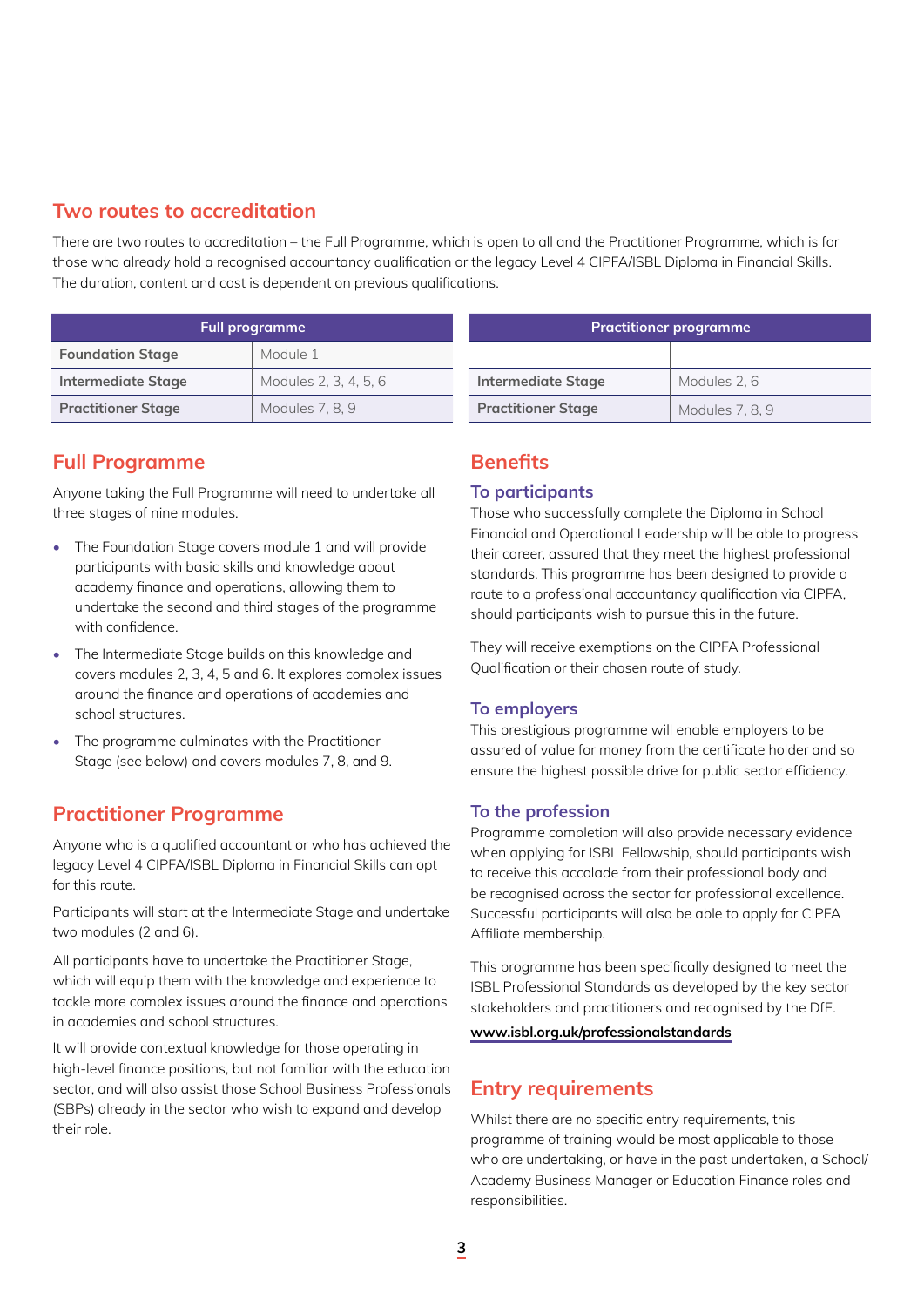| <b>Stage</b>      |                            | Module Content                                                                                                                                                                                        | <b>Interactive</b><br>Workshop | Assessment<br>method     | Full         | <b>Practitioner</b> |
|-------------------|----------------------------|-------------------------------------------------------------------------------------------------------------------------------------------------------------------------------------------------------|--------------------------------|--------------------------|--------------|---------------------|
| <b>Foundation</b> | $\mathbf{1}$               | Introduction to Education and Academy<br>Finance<br>Public Sector and Academy Finance<br>$\bullet$<br>Resource Accounting and Capital<br>$\bullet$<br>Accounting<br>Financial Management<br>$\bullet$ | $\checkmark$                   | Reflective<br>activities | $\checkmark$ |                     |
| Intermediate      | $\overline{2}$             | Certificate in Financial Reporting in<br>Academies (Cert FRA)                                                                                                                                         | $\checkmark$                   | Exam                     | $\checkmark$ | $\checkmark$        |
|                   | 3                          | <b>Better Business Cases</b>                                                                                                                                                                          |                                | Not<br>assessed          | Optional     |                     |
|                   | $\boldsymbol{\mathcal{A}}$ | <b>Education Funding</b>                                                                                                                                                                              |                                |                          |              |                     |
|                   | 5                          | The Audit of Schools /Academies                                                                                                                                                                       | $\checkmark$                   | Reflective<br>activities | $\checkmark$ |                     |
|                   | 6                          | Procurement and Contract Management                                                                                                                                                                   | $\checkmark$                   | Reflective<br>activities | $\checkmark$ | $\checkmark$        |
| Practitioner      | $\overline{7}$             | Strategic financial planning                                                                                                                                                                          | $\checkmark$                   | Reflective<br>activities | $\checkmark$ | $\checkmark$        |
|                   | 8                          | Governance, Assurance and Accountability in<br>Schools / Academies                                                                                                                                    | $\checkmark$                   | Reflective<br>activities | $\checkmark$ | $\checkmark$        |
|                   | 9                          | Advanced audit requirements                                                                                                                                                                           | $\checkmark$                   | Reflective<br>activities | $\checkmark$ | $\checkmark$        |

#### **Programme content: three stages made up of nine modules**

#### **Choosing your programme**

#### **You are eligible for the Full Programme if you:**

- Are already working in an academy or a maintained school and have none of the qualifications listed in the table below.
- Have a Level 4 Association of Accounting Technicians qualification you will be exempt from Module 2 but will still need to complete the remaining Full Programme modules.

#### **You are eligible for the Practitioner Programme if you:**

• Have any of the qualifications listed in the Exemptions section below – you will be entitled to exemptions from specific modules, as shown in the table below.

**Please note:** You must make a booking for the programme that you are eligible for.

#### **Exemptions**

Evidence of your qualifications will be required for any exemptions.

| Qualification                                                                                     | <b>Exempt from</b>                       | Programme    |
|---------------------------------------------------------------------------------------------------|------------------------------------------|--------------|
| Professional chartered / certified accounting qualification<br>i.e. ACCA, CIMA, CIPFA, ICAEW, etc | Modules 1 and 5 plus module 2 (Cert FRA) | Practitioner |
| Legacy Level 4 CIPFA / ISBL Diploma in Financial Skills                                           | Modules 1 and 5                          | Practitioner |
| Pure accountancy degree                                                                           | Modules 1 and 5 plus module 2 (Cert FRA) | Practitioner |
| Level 4 Association of Accounting Technicians qualification                                       | Module 2 (Cert FRA)                      | Full         |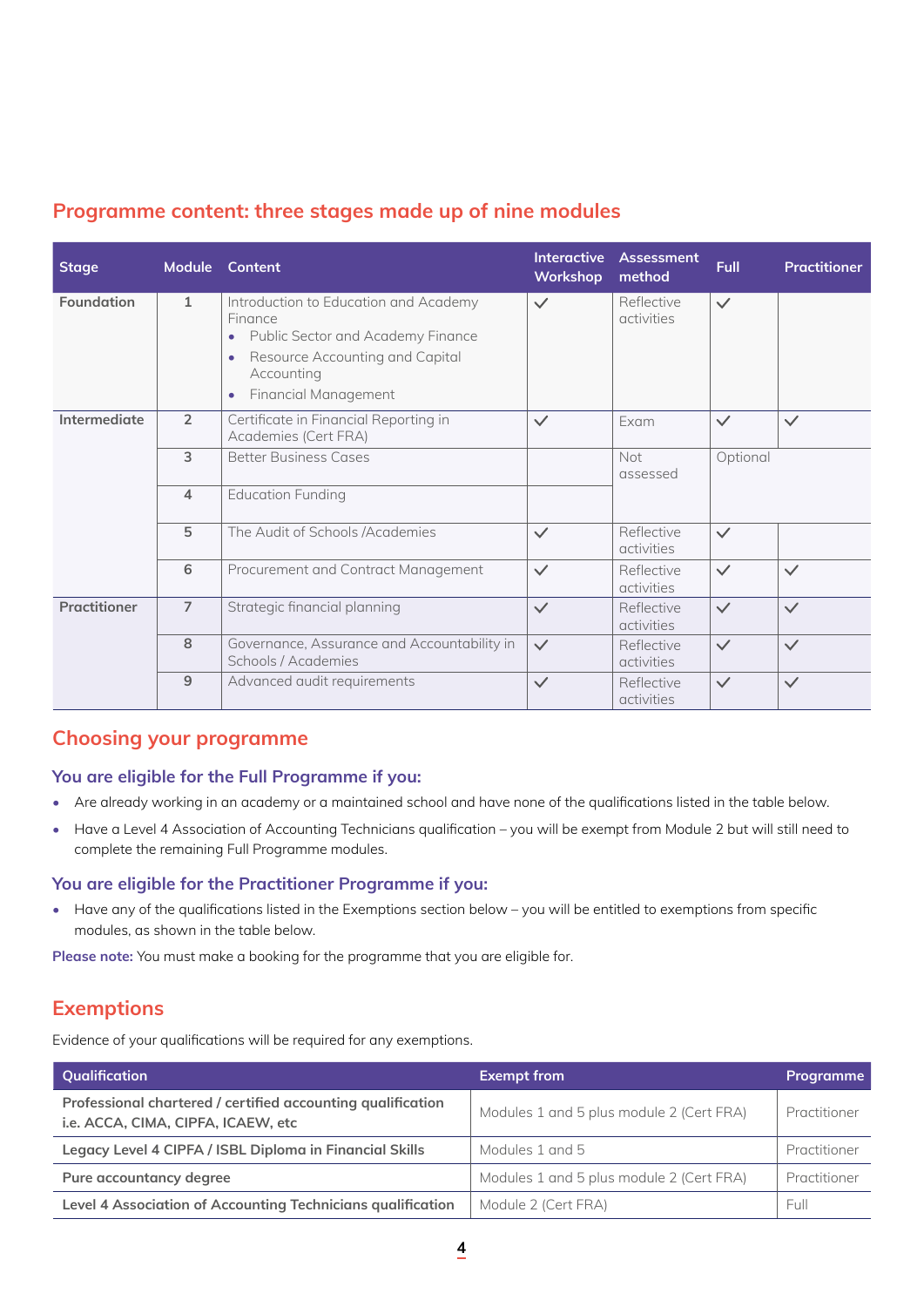#### **Accreditation and assessment**

To gain accreditation, participants are required to complete or pass:

#### **Multiple-choice exam**

**Certificate in Financial Reporting** Intermediate Stage, module 2.

#### **Portfolio of evidence**

Reflective learning activities must be completed for modules 1, 5, 6, 7, 8 and 9. This requires evidence of learning and critical analysis, and how the skills developed have been translated to the working environment.

#### **Duration and cost**

#### **How to book your place**

To find out when the next available dates are and to book your place, please visit:

**[www.isbl.org.uk](http://www.isbl.org.uk)**

| Programme<br>Route  | <b>Duration</b><br>(approx) | <b>Hours of learning</b><br>(approx) | <b>Cost (ISBL)</b><br>members) | Cost (non ISBL<br>members) |
|---------------------|-----------------------------|--------------------------------------|--------------------------------|----------------------------|
| Full                | 12 months                   | 200 hours                            | $£2.950 + VAT$                 | $E3.540 + VAT$             |
| <b>Practitioner</b> | 6 months*                   | 80 hours                             | $£2,050 + VAT$                 | $E2,460 + VAT$             |

\*Each cohort contains a mix of delegates taking both the Foundation programme and the Practitioner programme. For those on the Practitioner programme, this means that the programme will take 12 months to complete, but as you are exempt from some modules, your hours of learning will be reduced.

#### **Further information**

If you have any further questions or would like to discuss your options with one of our professional development colleagues, then please:

**email** training@isbl.org.uk **call** 02476 231 221 **[www.isbl.org.uk](http://www.isbl.org.uk)**